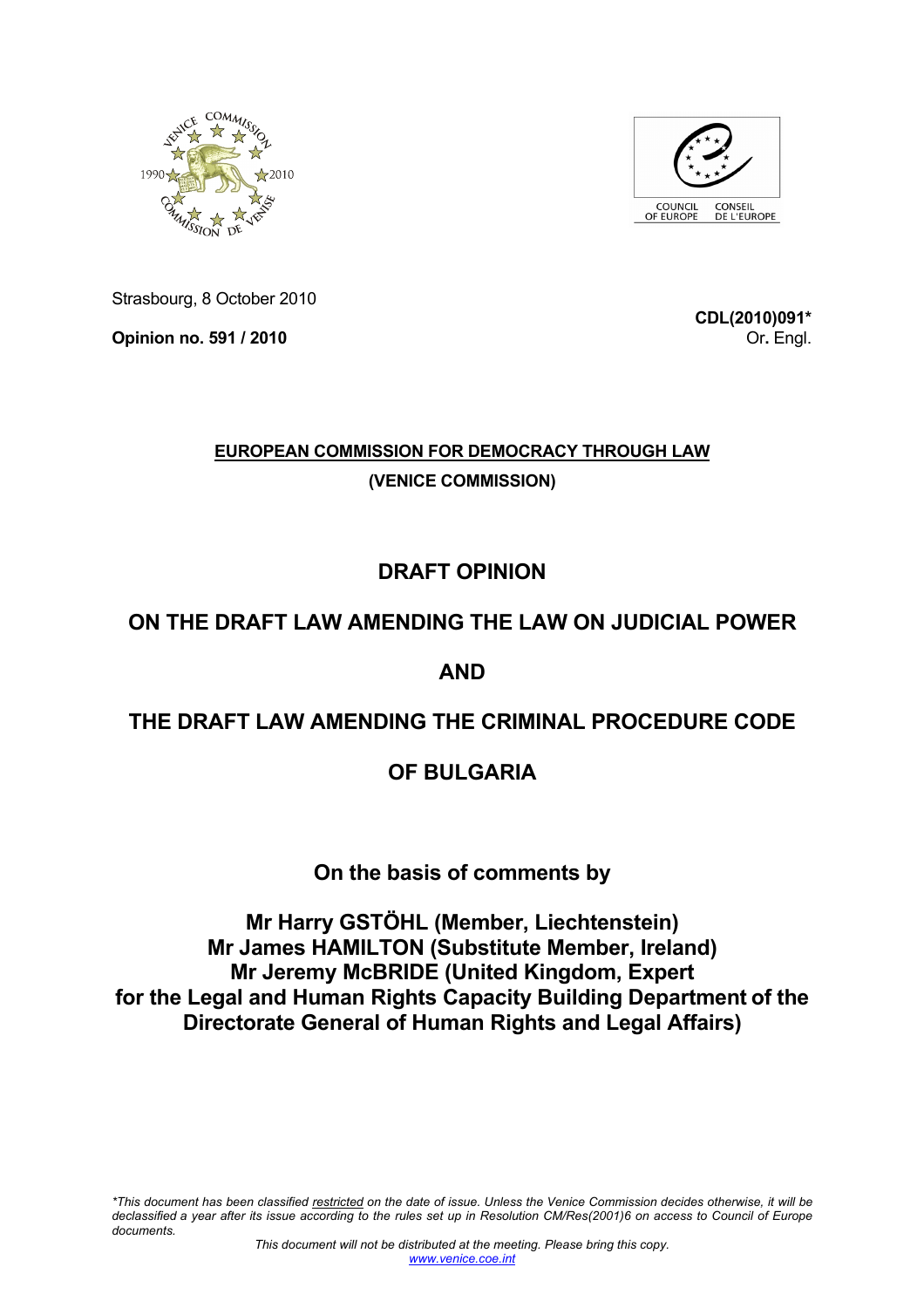## **TABLE OF CONTENTS**

| $\mathbf{L}$ |  |
|--------------|--|
| II.          |  |
| III.         |  |
| IV.          |  |
|              |  |
|              |  |
|              |  |
|              |  |
|              |  |
|              |  |
|              |  |
|              |  |
|              |  |
|              |  |
|              |  |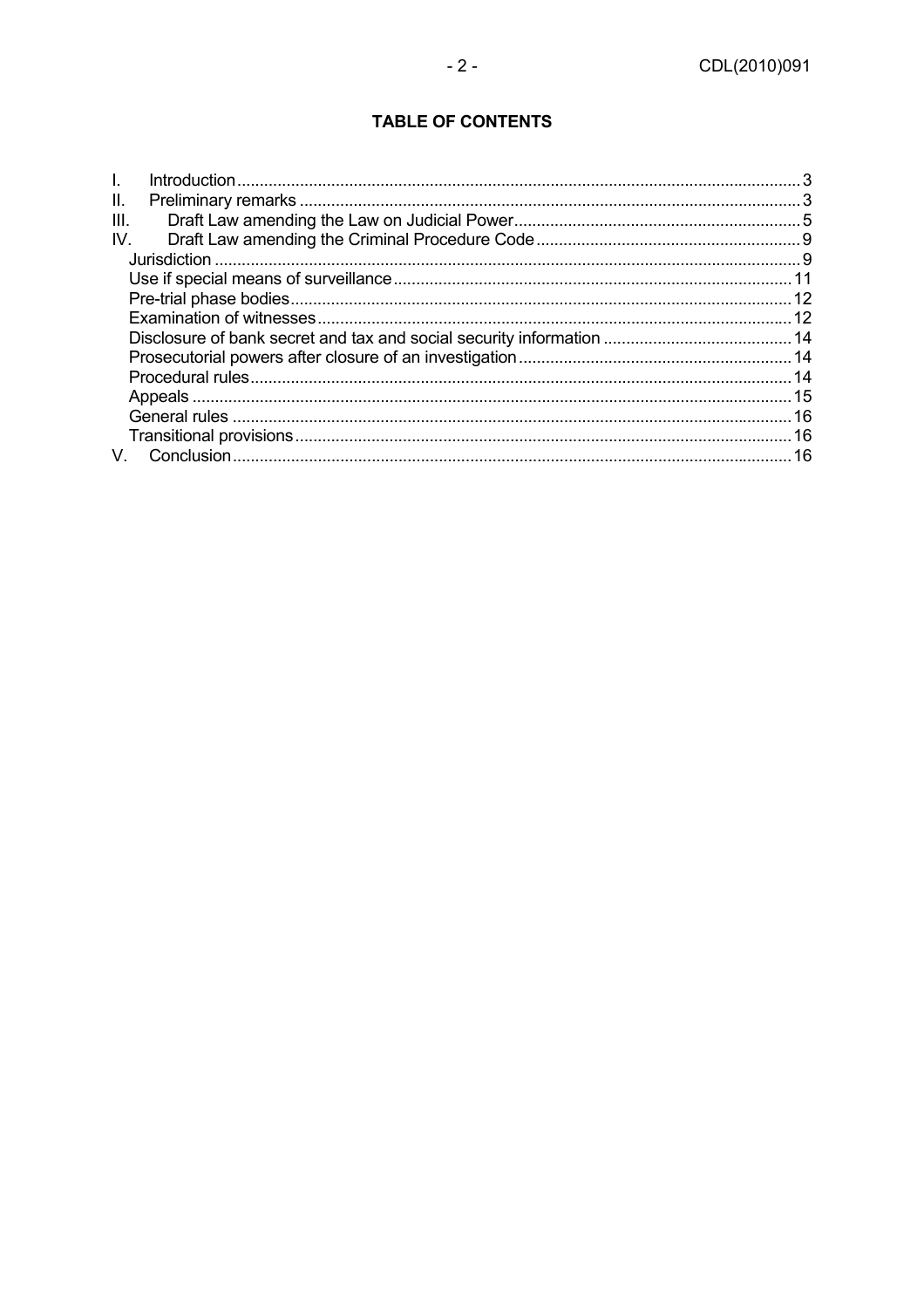## **I. Introduction**

1. By a letter of 19 July 2010, Mr Mihail Bozhkov, *Chargé d'affaires* a.i. of the Permanent Representation of the Republic of Bulgaria to the Council of Europe, on behalf of the Parliament of Bulgaria, requested an opinion on the draft Law amending the Law on Judicial Power and on the draft Law amending the Criminal Procedure Code of Bulgaria.

2. The present opinion was prepared jointly with the Legal and Human Rights Capacity Building Department of the Directorate of Co-operation of the Council of Europe on the basis of comments by Mr Harry Gstöhl (Liechtenstein), Mr James Hamilton (Ireland) and Mr Jeremy McBride (United Kingdom), who were invited by the Venice Commission and the Legal and Human Rights Capacity Building Department to act as rapporteurs. Their comments are in documents CDL(2010) 087, 088 and DG-HL (2010) 20, respectively.

3. *The opinion was adopted by the Venice Commission at its … Plenary Session (Venice, … October 2010).* 

## **II. Preliminary remarks**

4. In 2003, the Venice Commission identified problems within the Bulgarian judiciary system in its Memorandum on the reform of the judicial system in Bulgaria<sup>1</sup>, in which it concluded that there were insufficient results achieved in the fight against crime, especially with respect to organised crime and corruption, including corruption of the judiciary. One of the reasons that were identified for this problem was the high level of immunity given to judges and one of the discussion points was on how to achieve accountability of the judiciary while preserving it from undue influence from the executive and legislative branches of power.

5. In its Resolution of April 2010 on the Post-monitoring dialogue with Bulgaria, the Parliamentary Assembly of the Council of Europe found that this country was progressing well with the implementation of the Assembly's recommendations. This included, among others, the adoption in 2007 of new constitutional provisions relating to civil and criminal immunity in the judiciary and the amendments in 2008 to the Criminal Procedure Code that abolished the obligation for civilians to file lawsuits against the police in military courts.<sup>2</sup> However, the Assembly pointed out that many of the changes were introduced too rapidly in order to conform with European standards to join the European Union. This was especially true for changes with respect to the judicial system.<sup>3</sup>

6. Bulgaria received similar responses with respect to its European Union commitments. It signed the Treaty of Accession on 25 April 2005, became a full member on 1 January 2007 and a Co-operation and Verification Mechanism was immediately established under which the European Commission made a number of recommendations for adopting more effective measures for fighting organised crime and corruption at the highest level of government. The explanatory memoranda to both the draft Law amending the Law on Judicial Power and the draft Law amending the Criminal Procedure Code explain that these were prepared by the Bulgarian authorities as a response to the problems in the fight against organised crime and corruption in their country raised by the reports of the European Commission under the Cooperation and Verification Mechanism.

7. The draft laws amending the Law on Judicial Power and on the Criminal Procedure Code are closely linked. The amendments introduced by them establish a system of specialised

 $\overline{a}$  $1^{1}$  CDL-AD(2003)012, paragraphs 14-15.

 $2$  Parliamentary Assembly of the Council of Europe Resolution 1730 (2010) on Post-monitoring dialogue with Bulgaria, paragraphs 6 – 6.6. 3 Ibid, paragraph 3.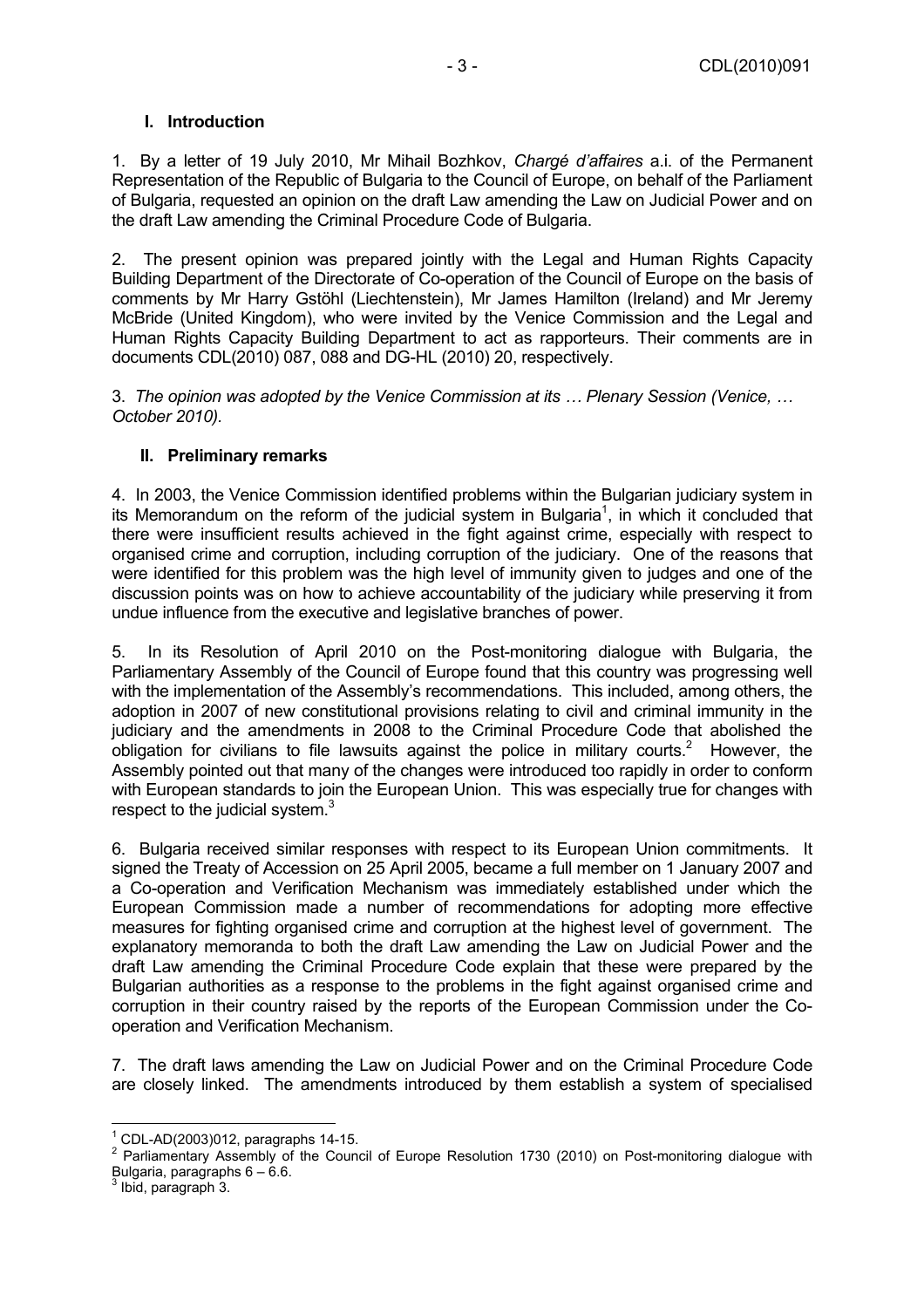criminal courts, prosecutors' offices and investigative bodies to deal with certain offences, in particular those which would typically be committed by organised criminals, corrupt officials and servants of the state.

8. The objectives of the draft laws seem clear: provide high quality justice within a reasonable period of time using specialised criminal courts and investigative bodies composed of judges and prosecutors with higher qualifications and experience than foreseen for those in ordinary courts, prosecutors' offices and investigative bodies.

9. The amendments envisage the trial of certain offences, including some only when they are alleged to have been committed by judges, prosecutors and various public officials, by what is termed a "specialised criminal court". The specialised criminal courts will have the Supreme Court of Cassation as a third instance court and whereas the Supreme Court of Cassation is an existing court in Bulgaria<sup>4</sup>, provided for under Article 119.1 of the Constitution and Article 108 of the Judiciary System Act, the specialised criminal courts will be established as new courts if the draft Law amending the Law on Judicial Power is adopted.

10. The authority for the establishment of these "specialised" courts by way of statute is explicitly conferred by Article 119.2 of the Constitution. However, these courts are not "extraordinary" courts, as they apply ordinary law both in relation to substantive law and the law of evidence.

11. In addition to making some special provision for the conduct of trials by these courts, the amendments deal with appeals where such trials have taken place, the handling of disputes over jurisdiction and the pre-trial phase in these cases. They also include provisions governing the examination of witnesses in these trials and appeals and the disclosure of bank secrets and tax and social security information and the prosecutor's powers after the closure of an investigation, as well as ones concerning some transitional arrangements.

12. The European standards of particular significance for the amendments in the draft laws are those embodied in the European Convention on Human Rights, as interpreted and applied by the European Court of Human Rights.

13. It is important to keep in mind that any evaluation of legal provisions can only give a limited indication of the possible impact - positive or negative - that they may have on fulfilling European standards. The manner in which particular provisions are actually applied is likely to be much more significant in this regard.

14. Furthermore, in principle, there would appear to be nothing inconsistent with the requirements of the European Convention on Human Rights in the use of a different court for the trial of certain offences from that used for the generality of criminal cases. Not only is the distribution of jurisdiction over offences between different courts a general feature of legal systems, but the admissibility of this approach is also implicitly acknowledged in Article 2 of Protocol No. 7 - which Bulgaria has ratified - by the provision of an exception to the right of appeal which it establishes where the "person concerned was tried in the first instance by the highest tribunal".

15. Moreover, the former European Commission of Human Rights found that the use of a special court to try certain offences did not, as such, raise any issues under Article 6 of the

 4 There is thus no need to consider its role further in this section of the opinion.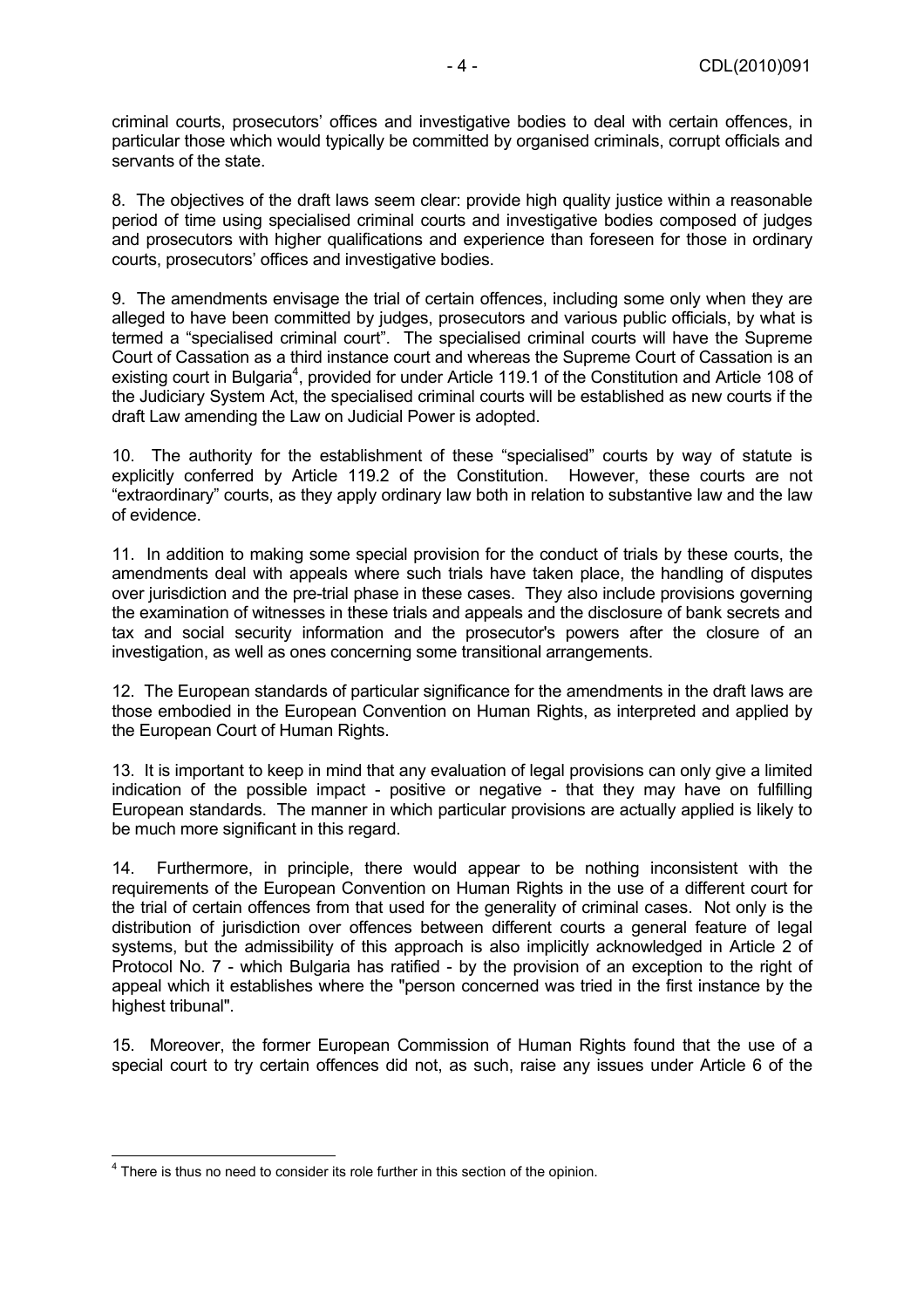European Convention on Human Rights<sup>5</sup>. Similarly, there has been no objection in principle by the European Court of Human Rights to the establishment of a national security court<sup>6</sup>.

16. In addition, there would appear to be no inherent objection to certain categories of persons being tried by a specially constituted court, since the use of military tribunals to try persons in the military or of a country's cassation court to try government ministers has never been suggested by the European Court of Human Rights to be contrary to the right to be tried by an independent and impartial tribunal established by law<sup>7</sup>, although it has found their use to try civilians to be generally unacceptable $8$ .

17. However, as a number of cases involving both military tribunals and national security courts has shown, the constitution of a special court can give rise to difficulties in complying with the requirements of independence and impartiality<sup>9</sup>. Furthermore, even if that is not a problem, the operation of a specialist court - whether at first instance or on appeal - must always fulfil all other aspects of the right to a fair hearing under Article 6 of the European Convention on Human Rights, unless a derogation has been entered under Article 15, which does not appear to be proposed for the draft laws.

#### **III. Draft Law amending the Law on Judicial Power**

18. Paragraph 5 of the draft Law amending the Law on Judicial Power (hereinafter, the "draft Law on JP) establishes a specialised criminal court and provides that its jurisdiction is to be established by law. This specialised criminal court is to rank as a district court and hear cases in panels, each of which is to be staffed by one judge and two lay assessors. The most senior judge presides the panel and all judges of the specialised criminal court form the general assembly. The general rules of the law are applicable to this general assembly.

19. An appellate specialised criminal court is foreseen by paragraph 6 of the draft Law on JP and the prosecutors' office, which will contain an investigative department to investigate cases falling within its jurisdiction, is foreseen by paragraph 7 of the draft Law on JP.

20. If a judge needs to be replaced, the general rule is to replace him or her with a judge from the same court and if that is not possible, the chairperson of the appellate specialised criminal court may second a judge, in line with the limits set out in Article 227 of the Judicial System Act. If this is not possible, the chairperson of the Supreme Court of Cassation may second a judge from a district or an appellate court with the necessary rank. The secondment must be coordinated with the relevant judge's administrative head and reasons for the secondment must be provided (paragraph 5, draft Law on JP).

21. The Supreme Judicial Council will approve the numbers of judges to be appointed to the specialised criminal courts (paragraphs 1 and 33 of the draft Law on JP), according to the general rules under the Judicial System Act. The professional qualifications required follow higher standards than those for ordinary courts and the recruitment is carried out exclusively within the judiciary on the basis of stricter nomination criteria. Proposals for the nomination of

 <sup>5</sup> *X and Y v. Ireland* (dec.), no. 8299/78, 10 October 1980.<br><sup>6</sup> See a.g., Ineel V. Turkey, no. 22678/02, 0, June 1998 ar

See, e.g., *Incal v Turkey*, no. 22678/93, 9 June 1998 and *Sadak and Others v Turkey (No. 1)*, nos. 29900/96, 29901/96, 29902/96 and 29903/96, 17 July 2001.<br><sup>7</sup> See a.g., Findlowy United Kingdom, no. 23107

See, e.g., *Findlay v. United Kingdom*, no. 22107/93 and *Irfan Bayrak v. Turkey*, no. 39429/98, 3 May 2007 with respect to military tribunals and *Coëme and Others v. Belgium*, nos. 32492/96, 32547/96, 32548/96, 33209/96 and 33210/96. 22 June 2000 with respect to a cassation court.

<sup>&</sup>lt;sup>8</sup> *Ergin v. Turkey (No.6)*, no. 47533/99, 4 May 2006.<br><sup>9</sup> See, e.g., the *Findlay* and *Irfan Bayrak* cases previously cited as regards military tribunals and *Incal v Turkey*, no. 22678/93, 9 June 1998 and *Sadak and Others v Turkey (No. 1)*, nos. 29900/96, 29901/96, 29902/96 and 29903/96, 17 July 2001 as regards a national security court. The former European Commission of Human Rights found the special court in issue in *X and Y v. Ireland*, (dec.), no. 8299/78, 10 October 1980 to be independent and impartial.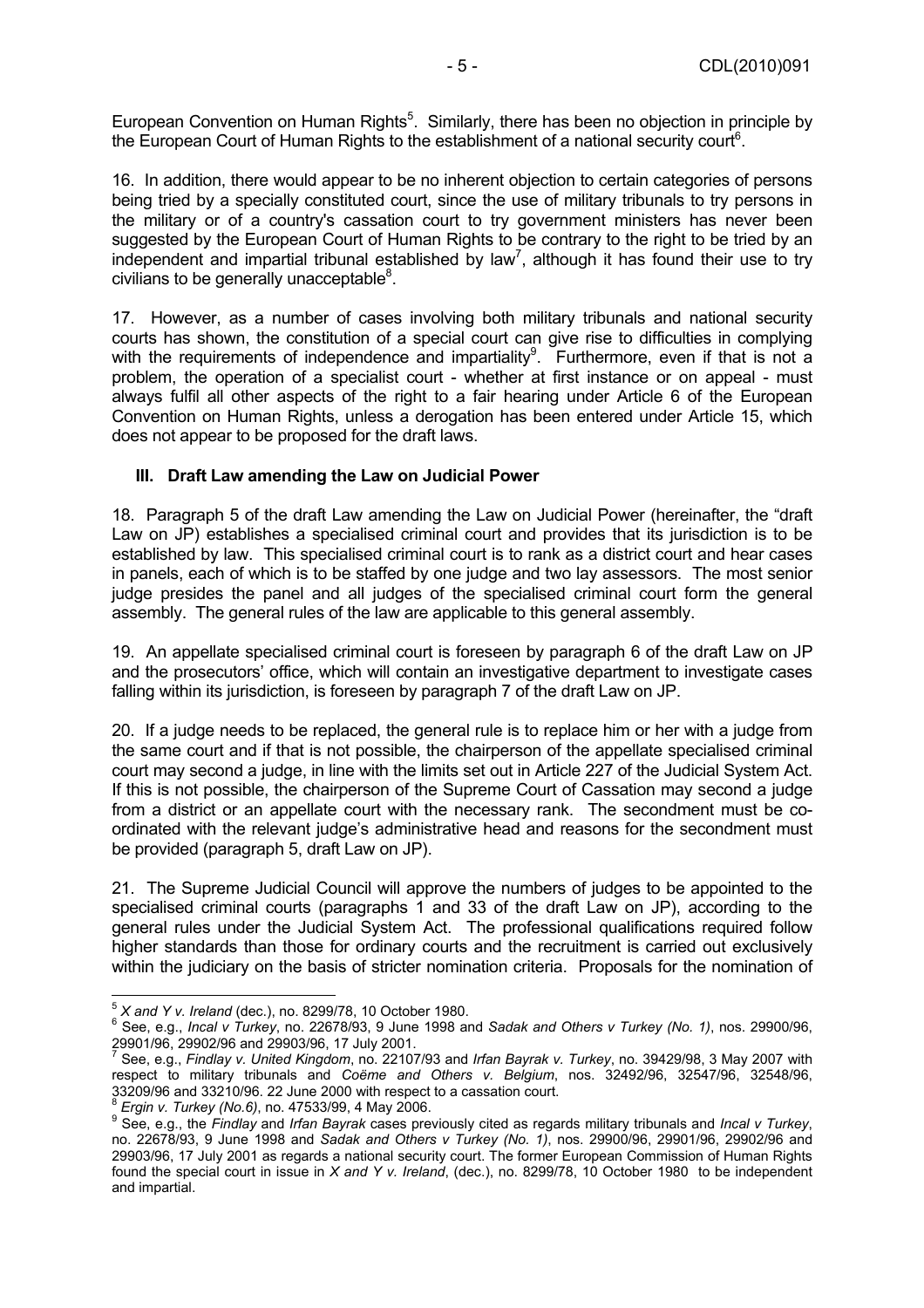judges is made by no less than 1/5 of the members of the Supreme Judicial Council. Paragraph 15 of the draft Law on JP sets out that judges at the specialised criminal court and prosecutors at the specialised prosecutors' office require at least 10 years' professional experience having served at least 5 of them as a criminal judge, prosecutor or investigator and those in the appellate court having at least 12 years' such experience and having served at least 8 of them as a criminal judge, prosecutor or investigator.

22. As the specialised criminal courts will be regular courts governed by the Law on JP, should this draft Law be adopted, there is no reason to consider that those appointed to these courts would not have the necessary guarantees to satisfy the requirements for independence in Article 6 of the European Convention on Human Rights.

23. Moreover the background envisaged for some of the possible appointees to the specialised criminal courts - namely, extensive experience as a prosecutor or investigator - is not something making the persons concerned inherently unsuitable for a judicial role. Indeed, movement from acting as a prosecutor to taking up a judicial post is a feature of the legal careers in many, if not all, Council of Europe countries. It would, however, be desirable to have confirmation that the general requirements for judicial appointments in Article 162.3-5 of the Law on Judicial Power - namely, having the required standard of ethics and professionalism complying with the rules of professional ethics for judges, prosecutors and investigating magistrates, not being sentenced to imprisonment for a deliberate criminal offence, notwithstanding rehabilitation and not suffering from a mental illness - are also applicable to those appointed as judges in the specialised criminal courts, as additional experience should not operate as a dispensation from fulfilling the essential qualities to be expected of all who become judges.

24. Furthermore, while the fulfilment of these requirements is a necessary precondition for all judicial appointments, this will not mean that the background of some appointees could not still give rise to problems of compliance with Article 6 of the European Convention on Human Rights as regards the need for impartiality. Certainly, a person's previous involvement in the investigation or prosecution of certain offences can be regarded as giving rise to justifiable fears that there are insufficient guarantees of impartiality in a subsequent trial or appeal concerning them where he or she is a judge<sup>10</sup>. This is, however, not an objection in principle to the background of some potential appointees to the specialised criminal courts, but a note of caution as to the need to take particular care to ensure that individual judges should not become involved in cases where they had previously acted as either an investigator or prosecutor and thus do not breach the duty of impartiality under either Article 6 of the European Convention on Human Rights or Article 4 of the Law on Judicial Power. However, selfscreening and compliance with the rules in Article 29 of the Criminal Procedure Code ought to prevent any inappropriate involvement in cases by judges. Nonetheless, some doublechecking might be desirable in order to prevent not only justified fears of a lack of impartiality from arising, but also unnecessary delays to the determination of proceedings.

25. The issue of impartiality is not just one that might be raised with regard to an individual judge on account of his or her past role in a particular case. It is also possible to conceive of the past role of persons appointed to the specialised criminal courts being raised to cast doubt upon their judicial impartiality when determining a case even though they had no previous involvement with it as either a prosecutor or investigator. It could be argued that such persons, by their very background, would be committed to the goal of dealing effectively with organised crime and corruption that there could be fears as to the lack of impartiality in any proceedings in a specialised criminal court in which they are involved. This is not a matter on which the European Court of Human Rights has so far directly ruled, but institutional entanglements have

 10 See, e.g. *Piersack v. Belgium*, no. 8692/79, 26 October 1984 and *De Cubber v. Belgium*, no. 9186/80, 14 September 1987.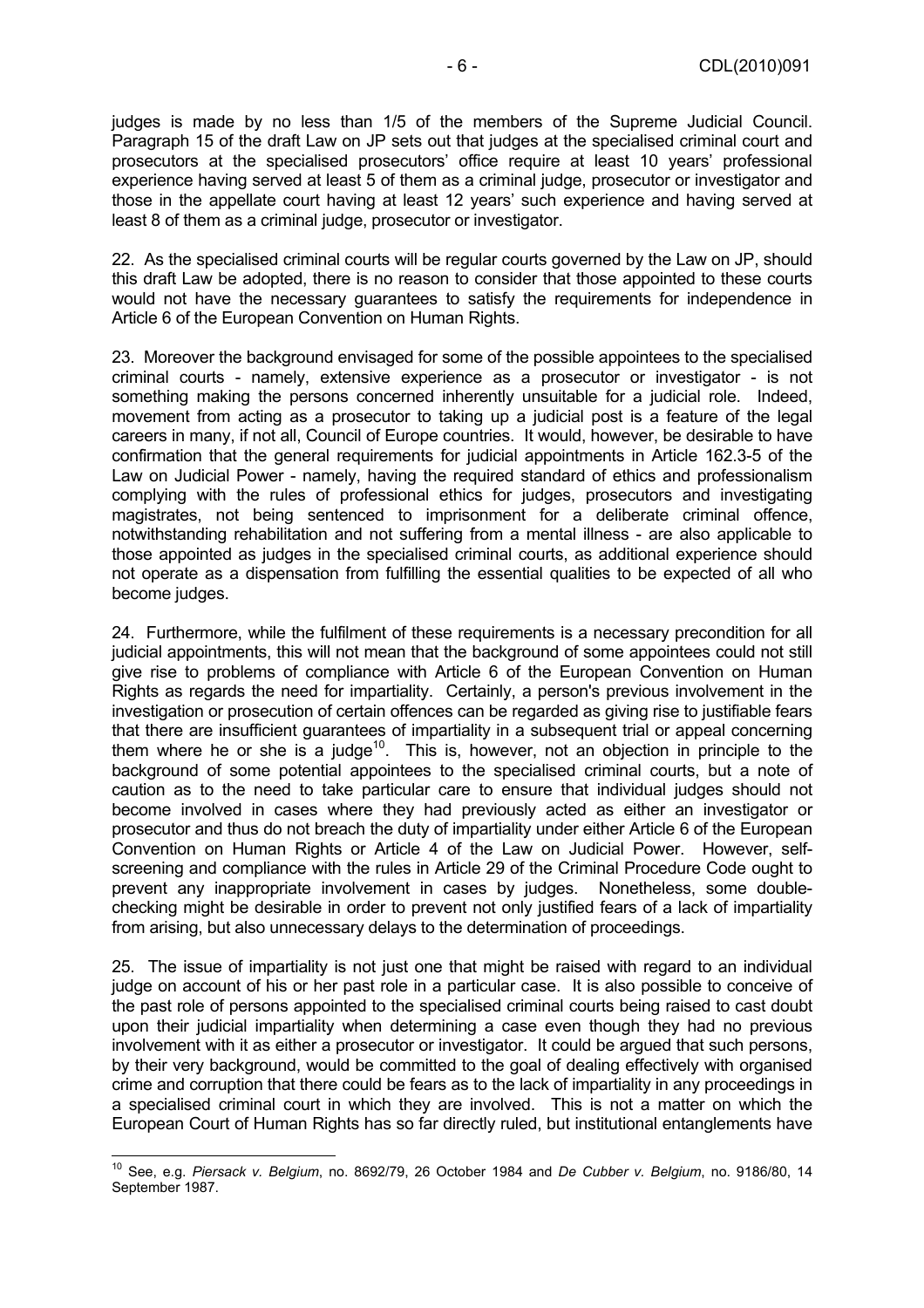been seen by it as problematic with respect to the impartiality requirement. A good instance of this is the case of *McGonnell v. United Kingdom*<sup>11</sup>*,* which concerned a judge determining a challenge to a refusal of planning permission where he had also had a presiding role - albeit a non-decisive one in the circumstances of this case - in the body that had adopted the development plan on which the refusal was based. In the Court's view: "the mere fact that the Deputy Bailiff presided over the States of Deliberation when DDP6 was adopted in 1990 is capable of casting doubt on his impartiality when he subsequently determined, as the sole judge of the law in the case, the applicant's planning appeal. The applicant therefore had legitimate grounds for fearing that the Bailiff may have been influenced by his prior participation in the adoption of DDP6. That doubt in itself, however slight its justification, is sufficient to vitiate the impartiality of the Royal Court".<sup>12</sup>

26. This was, of course, a case of a concurrent appointment and that is obviously not the position with judges of the specialised criminal courts who are former prosecutors or investigators. Nevertheless, the extensive involvement in prosecution or investigation prescribed as a condition for appointment could in some circumstances give rise to a justified impression that the perspective of the court concerned is rather one-sided. It is unlikely that an objection to a judge on this ground would succeed in the European Court of Human Rights where it related to a trial before the specialised criminal court, since this court would also be comprised of two lay assessors who had no such previous role. However, such an objection might be taken more seriously by the European Court of Human Rights in the case of the appellate specialised criminal court where its panel was comprised exclusively of judges who had previously been prosecutors or investigators. The risk of such a challenge being made could easily be avoided by ensuring that no panel is formed just of persons who were previously investigators or prosecutors. This risk does not, therefore, entail any fundamental objection to the draft Law on JP.

27. Article 6 of the European Convention on Human Rights also requires that a court determining a criminal charge, whether at first instance or on appeal, must be established by law. This requirement entails that there must be a legal basis for both the court itself<sup>13</sup> and its composition in a particular case<sup>14</sup>. The former would undoubtedly be satisfied with respect to the specialised criminal courts if the draft Law on JP were adopted<sup>15</sup> and the latter is merely a matter of observing the provisions which the latter measure contains.

28. The judicial rank and remuneration have been adequately matched to the higher professional qualifications required (paragraphs 22 and 23 of the draft Law on JP). According to the draft Law on JP, specialised judges and prosecutors of first instance courts have the rank and remuneration of those in appellate courts and prosecutors' offices. Those in the appellate specialised criminal court have the rank and remuneration of the Supreme Court of Cassation and prosecutors' office. It is made clear in the draft Law on JP that these aspects do not interfere with the nature of decision-making or the independence of judges.

29. The work of the specialised investigative departments, including the ordinary investigative departments, is assigned by the administrative head of the respective prosecutor's office. The power of the administrative head of the prosecutor's office seems to have been widened by the concentration of the power to assign investigative work. This competence has not only been given to the administrative head of the new specialised prosecutors' offices, but also to the ordinary prosecutors' offices at the district courts.

<sup>&</sup>lt;sup>11</sup> No. 28488/95, 8 February 2000.

<sup>12</sup> Paragraph 57.<br><sup>12</sup> Paragraph 57.<br><sup>13</sup> See, e.g. *Coëme and Others v. Belgium*, nos. 32492/96, 32547/96, 32548/96, 33209/96 and 33210/96. 22 June 2000.<br><sup>14</sup> See, e.g. *Posokhov v. Russia*, no. 63486/00, 4 March 2003.

<sup>14</sup> See, e.g. *Posokhov v. Russia*, no. 63486/00, 4 March 2003. 15 The former European Commission of Human Rights found the special court in issue in *X and Y v. Ireland*  (dec.), no. 8299/78, 10 October 1980 to be established by law.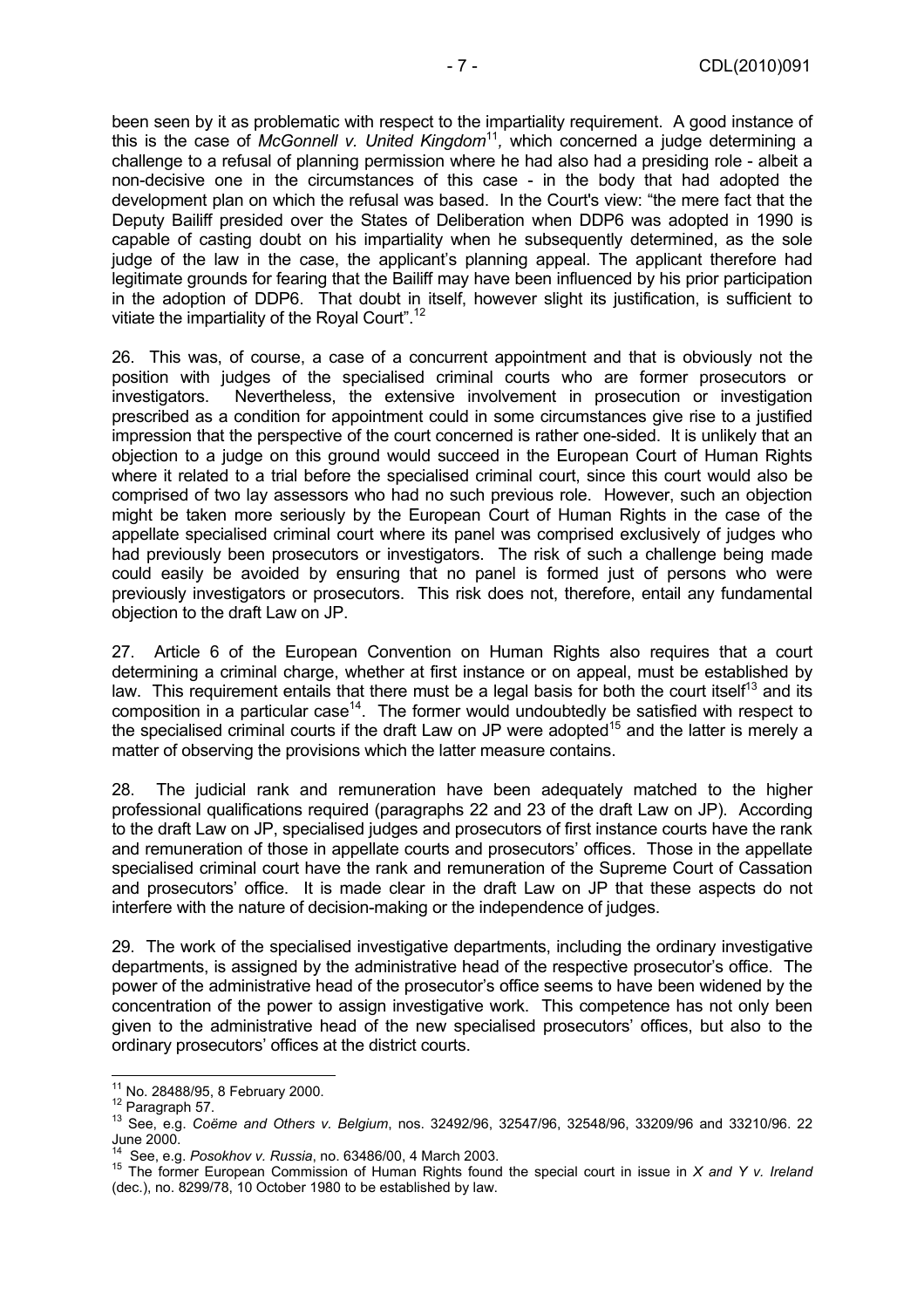30. Judicial and prosecutors' assistants are foreseen in the specialised criminal courts (district level and appeal) and specialised prosecutors' offices and a professional experience of at least 3 years is required from them in addition to other requirements (paragraph 25 of the draft Law on JP).

31. The other changes made to the draft Law on JP are of a technical nature, which needed to be made in order to introduce the specialised criminal courts (district level and appeal), and do not call for any comments.

32. The introduction of these specialised criminal courts and prosecutors' offices are to be welcomed as a measure to improve the fight against organised crime and corruption. The choice of candidates and their nomination, qualifications required, seem to be appropriate and their higher rank and financial treatment are in line with the scope of the proposed amendments. Other countries which have introduced an advanced system of fighting organised crime, have experienced that it is essential to create independent, highly qualified bodies in order to ensure that this type of crime can be dealt with. The introduction of specialised bodies within the ordinary jurisdiction of the Supreme Court of Cassation seems to be an adequate guarantee against potential excesses inherent in the creation of a judicial elite.

33. The Venice Commission notes that the procedure for the appointment of these new categories of judges and prosecutors will be important for their independence and impartiality, and for the effectiveness of the reform. In this respect, the Venice Commission also wishes to remind the Bulgarian authorities that it has, since 1999**<sup>16</sup>**, pointed out that the issue of the composition of the Supreme Judicial Council needs to be addressed so that judges and prosecutors are seen to be independent, as this institution's task is to guarantee the independence of the judiciary**<sup>17</sup>**.

34. The lay assessors seem to be a firm part of the Bulgarian judicial system (see Article 66 *et seq.* of the Judicial System Act (CDL(2009)036)). They have the same rights and obligations as the judges and the fact that they are nominated by the next higher general assembly of judges helps to ensure their qualification. The lay assessors can be removed by the general assembly under specific, yet still general conditions. The procedure for their nomination, remuneration and other organisational matters are fixed in an ordinance by the Minister of Justice. Having chosen to have lay assessors in their system to fight corruption and organised crime, the Bulgarian authorities may be aware that these could represent a weak link in their system as they could perhaps be exposed to a greater risk to potential undue influence by persons being judged by the specialised criminal courts. For this reason, lay assessors must be carefully chosen. The criteria for choosing judges has been clearly set out in the draft Law on JP, however, there seem to be no set criteria for choosing lay assessors, other than the need for their nomination to be approved by the general assembly of the specialised criminal court. It is clear that lay assessors should not be specifically qualified persons (professionals) and it may simply be enough that the judges who approve them are aware of the potential risk. In any case, this may already be recognised and dealt with by the judicial system and may not need to be addressed.

35. On the whole, this draft Law on JP gives the impression of a sound political intention to create an efficient judicial system that is capable of achieving the task that it was created for.

<sup>&</sup>lt;sup>16</sup> Opinion on the reform of the judiciary in Bulgaria (CDL-INF(1999)005).

<sup>&</sup>lt;sup>17</sup> Opinion on the Constitution of Bulgaria (CDL-AD(2008)009, paragraph 25. See also the Venice Commission's document on Judicial Appointments (CDL-AD(2007)028, paragraph 32.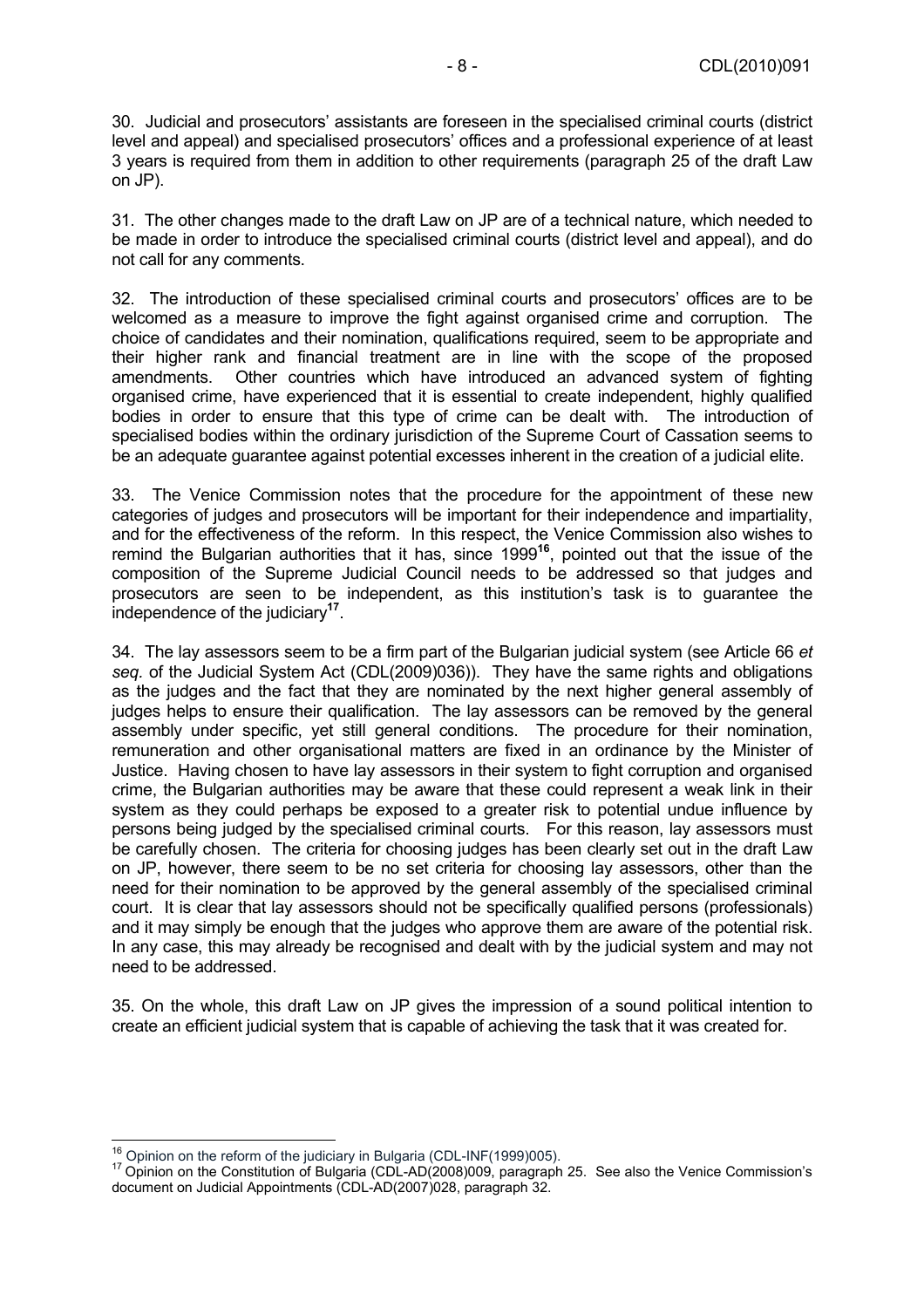#### **IV. Draft Law amending the Criminal Procedure Code**

36. The specific provisions of the draft Law amending the Criminal Procedure Code (hereinafter, the "draft Law on CPC") raise questions of compliance with European standards with respect to the jurisdiction of the specialised criminal courts, the use of special means of surveillance, the pre-trial phase bodies, the examination of witnesses, the disclosure of bank secret and tax and social security information, the prosecutor's powers after closure of an investigation, procedural rules, appeals, general rules and the transitional arrangements.

#### *Jurisdiction*

37. Article 1 of the draft Law on CPC removes from the Sofia City Court part of its current jurisdiction pursuant to Article 35.3 of the Criminal Procedure Code over "Cases for publicly actionable criminal offences by individuals covered by immunity or by members of the Council of Ministers". This removal is linked to the introduction of the new Chapter 31a into the Criminal Procedure Code which is entitled "Special rules for the proceedings before the specialised criminal courts".

38. This new Chapter 31a (Articles 411a to 411j) sets out the main crimes in relation to which jurisdiction will be conferred on the specialised criminal courts. These include the following:

- (1) certain crimes carried out by organised criminal groups or in furtherance of a decision of such groups. These include armed kidnapping, kidnapping by two or more persons, kidnapping internationally protected persons, kidnappings directed against two or more persons, kidnapping by guards or persons from the Ministry of the Interior, kidnapping for mercenary purposes or for the purpose of taking a person out of the country, as well as kidnapping children and pregnant women (Article 142.2.2-142.2.6, Criminal Code), hostage-taking (Article 143a, Criminal Code), people-trafficking (Article 159b, Criminal Code) and money laundering (Article 253.3 and 253.5, Criminal Code);
- (2) forming or leading a criminal gang which is armed or engages in certain crimes including offences against the monetary and credit system, the financial, tax or insurance systems, people-trafficking, explosives and firearm offences, drug offences (Article 321.3, Criminal Code);
- (3) being an official who participates in a group referred to at (2) above;
- (4) certain crimes committed by persons having immunity, members of the Supreme Judicial Council and its inspectorate, administrative heads of judicial bodies and their deputies, judges, prosecutors, investigators, persons having certain administrative functions, deputy ministers and secretaries generals of ministries. The crimes include misappropriation in public office, fraud, the use of forged documents to obtain property, negligence in handling public property, deliberately concluding an unprofitable transaction, money laundering, providing untrue information to obtain credit, violation of official duties, the abuse of an official position to obtain an unlawful benefit, as well as taking or offering a bribe (Articles 202, 203, 209-212, 219-220, 253- 254, 282-283, 301-307, Criminal Code);
- (5) crimes mandated by an organised criminal group or committed in furtherance of a decision of such a group.

39. The specialised criminal courts will therefore be given a very wide jurisdiction over almost every serious offence which could be committed by an organised criminal gang or in pursuance of the activities of a criminal gang or of a public official.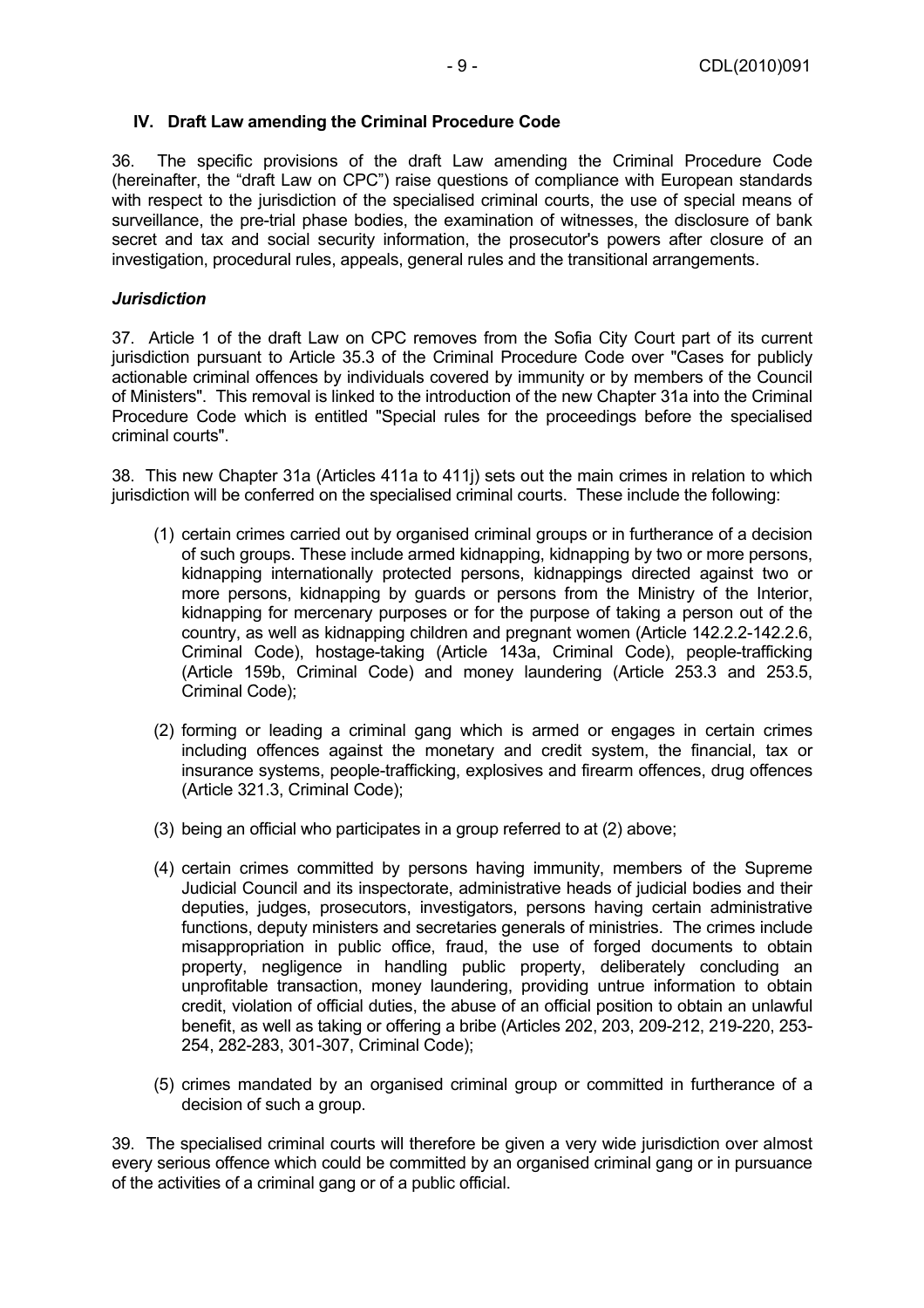40. The use of special courts for the trial of certain offences and of certain categories of persons is not as such inconsistent with European standards. Moreover, there would not appear to be any basis for limiting the types of offences that can be entrusted to a special court, so long as the proceedings before it are fair and the offence being tried is actually within the mandate given to the court concerned<sup>18</sup>.

41. There is, however, a need to clarify one aspect of the scope of the proposed Article 411a(1), namely, as to whether or not the jurisdiction over the offences in it applies to all persons suspected of committing them and thus includes the categories of persons listed in the proposed Article 411a(2). The latter provision could be read as limiting the jurisdiction of the specialised criminal court over the listed categories of persons to only the offences which are also specified in it. Although this is not the only possible reading of the relationship between the two proposed Articles, it would be important that the provision be understood in the first rather than in the second sense and if there is any room for doubt under the rules of statutory interpretation in Bulgaria, the provision will need to be amended.

42. No issue of compliance with the European Convention on Human Rights arises with regard to the jurisdiction to be given by the proposed Article 411a(3) of the Criminal Procedure Code to the specialised criminal court regarding the listed crimes when committed abroad. The location of the offence has no bearing on the suitability of the court trying it.

43. Furthermore, no issue of compliance with the European Convention on Human Rights arises with respect to the stipulations in the proposed Articles 411a(4) and (6) of the Criminal Procedure Code that the specialised criminal court is to have jurisdiction over all the charges and defendants where respectively only one of several crimes with which a person is charged and only one of several defendants charged as accomplices fall within its jurisdiction. In such cases trying all the charged offences and defendants together should enhance and not diminish the prospects for securing a fair trial as this could help ensure that all relevant material evidence and argument - is put before the court concerned.

44. This last consideration would also justify the provision in the proposed Article 411a(7) of the Criminal Procedure Code to integrate into a joint case - with the specialised criminal case having jurisdiction - two or more cases for different crimes against different defendants where these are connected and thus "is necessary for reaching a right decision".

45. However, there might be grounds for concern about the provision in the proposed Article 411a(5) of the Criminal Procedure Code that if "a joint punishment has to be imposed in case of several entered into force quilty verdicts one of which is delivered by a specialised criminal court the joint punishment shall be determined by that court". This is because the right to a fair hearing, under Article 6 of the European Convention on Human Rights, applies until the final determination of a criminal charge and this includes any sentencing proceedings<sup>19</sup>. The fact that a different court from the one trying the case actually determines the sentence to be imposed - as would be the consequence of applying the new Article 411a(5)of the Criminal Procedure Code - would not necessarily lead to a violation of Article 6 of the European Convention on Human Rights. It would, however, be essential that any defendants tried in a court other than the specialised criminal court had a genuine opportunity to present all relevant material on their behalf and to respond to submissions from the prosecution both as to the basis for their conviction and the appropriate penalty<sup>20</sup>.

 $\overline{a}$ 

<sup>&</sup>lt;sup>18</sup> Both requirements were found by the former European Commission of Human Rights to be met in *X and Y v.*<br>*Ireland* (dec.), no. 8299/78, 10 October 1980.

<sup>&</sup>lt;sup>19</sup> *Eckle v Germany*, no. 8130/78, 15 July 1982.<br><sup>20</sup> See, e.g. *Botten v. Norway*, no. 16206/90, 19 February 1996 (albeit concerned with an appeal).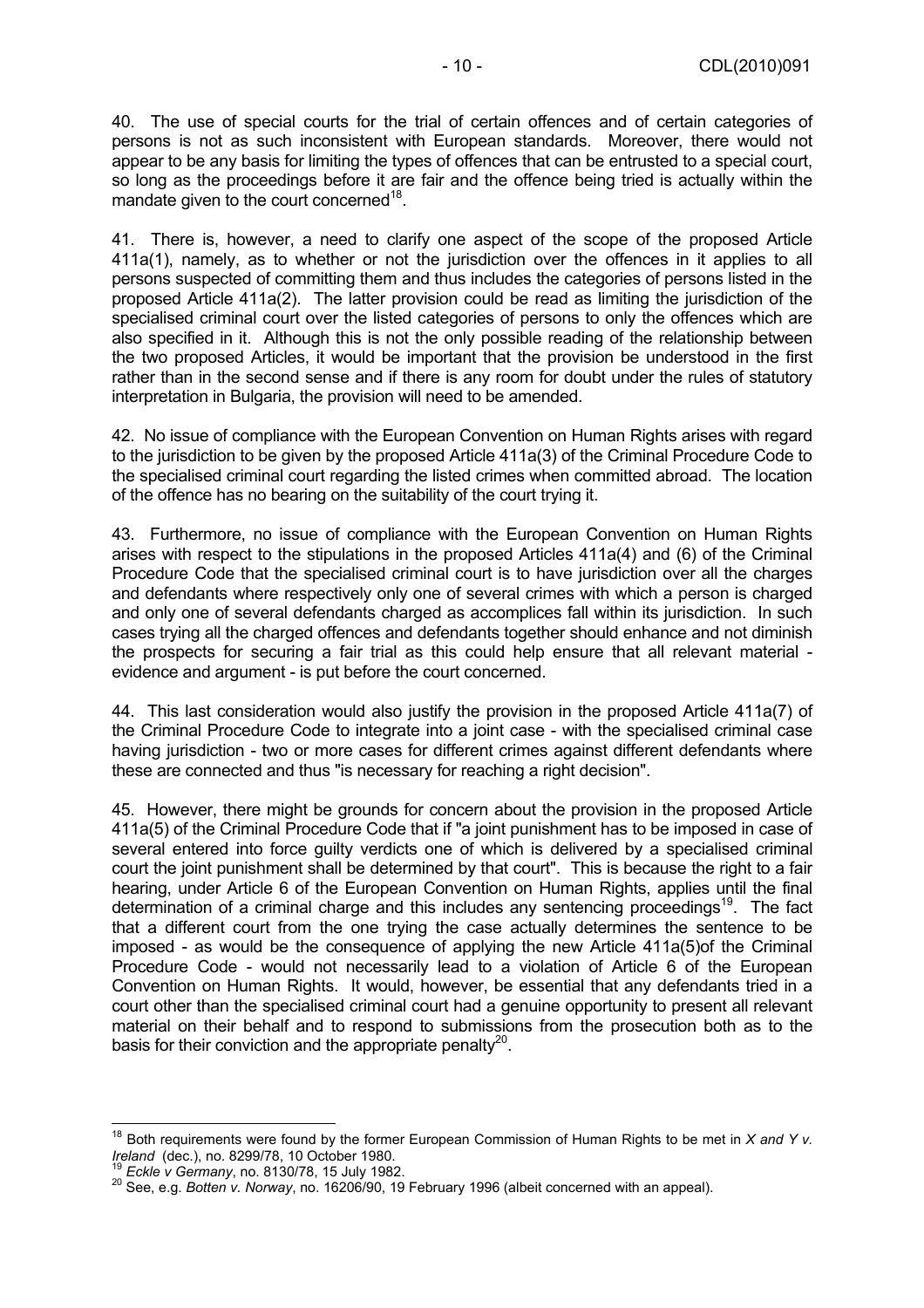46. The specialised criminal court will also have jurisdiction over a number of offences, if these are tried together and one of them appears on the list of offences over which it has jurisdiction. The only exception to this is if one of the offences falls under the jurisdiction of a military court, in which case this court will have jurisdiction.

47. There would be no basis for objecting to a military court trying a case that falls both within its jurisdiction and that of the specialised criminal court - as would be the effect of the proposed Article 411a(8) of the Criminal Procedure Code - where the person being tried is in the armed forces. However, as has already been noted, it would generally be incompatible with Article 6 of the European Convention for a military court to have jurisdiction over a civilian and that would appear to be the position under Article 396 of the Criminal Procedure Code. The latter provision gives military courts jurisdiction over not only military personnel, but also to civilian staff in the Ministry of Defence and assistants with various agencies who also do not appear to be military personnel. The European Court of Human Rights does not exclude entirely the possibility of military courts having jurisdiction over civilians, but it has stated that "there are compelling reasons justifying such a situation, and if so only on a clear and foreseeable legal basis. The existence of such reasons must be substantiated in each specific case. It is not sufficient for the national legislation to allocate certain categories of offence to military courts *in abstracto"21*.

48. It is far from clear what the compelling reason could be for the reach over civilians conferred by Article 396 of the Criminal Procedure Code and, in the absence of appropriate substantiation, this would mean that the provision in the proposed Article 411a(8) of the Criminal Procedure Code would be incompatible with Article 6 of the European Convention to the extent that it led to a military court rather than the specialised criminal court having jurisdiction over a civilian. In these circumstances there is a need to provide very specific substantiation or to amend the proposed Article 411a(8) to the extent that it allows military courts to have jurisdiction over civilians. This latter situation might be reconsidered with the introduction of the specialised criminal courts. 22

49. The specialised criminal court of appeal deals with the appeals brought against judgments rendered by the specialised criminal court, which in turn may be appealed to the Supreme Court of Cassation. Here, it should be noted that both the judgments of the ordinary courts and the specialised criminal court may be appealed to the Supreme Court of Cassation, which ensures the uniform interpretation of the law. Disputes over jurisdiction are resolved by the Supreme Court of Cassation (Article 411, draft Law on CPC). No issue of compliance with the European Convention on Human Rights arises with regard to either the arrangements made for appellate jurisdiction or for the resolution of disputes over jurisdiction under the proposed Articles 411b and 411c of the Criminal Procedure Code. These partly give effect to the right of appeal required by Article 2 of Protocol No.  $7^{23}$ .

## *Use if special means of surveillance*

50. Article 2 of the draft Law on CPC amends Article 174 of the Criminal Procedure Code so as to add the specialised criminal courts to the list of courts that can authorise the use of special means of surveillance $^{24}$ .

 $^{21}$  Ergin v. Turkey (No.6), no. 47533/99, 4 May 2006, at paragraph 47.

<sup>&</sup>lt;sup>22</sup> Under Article 396.1.5 of the Criminal Procedure Code, civilian witnesses tried in military courts are staff in the Ministry of Defence, the Bulgarian army, the Intelligence Service, the Ministry of the Interior and the Diplomatic Protection Service "during or on the occasion of discharging their duty". However, under Article 396.2 "cases for crimes in the commission of which civilians were involved" are also covered. This seems very wide. Hence the problem seems to stem from Article 396 of the Criminal Procedure Code rather than from the proposed Article  $411a(8)$ .<br> $^{23}$  See also paragraph 53.

<sup>&</sup>lt;sup>24</sup> As defined in Article 172 of the Criminal Procedure Code.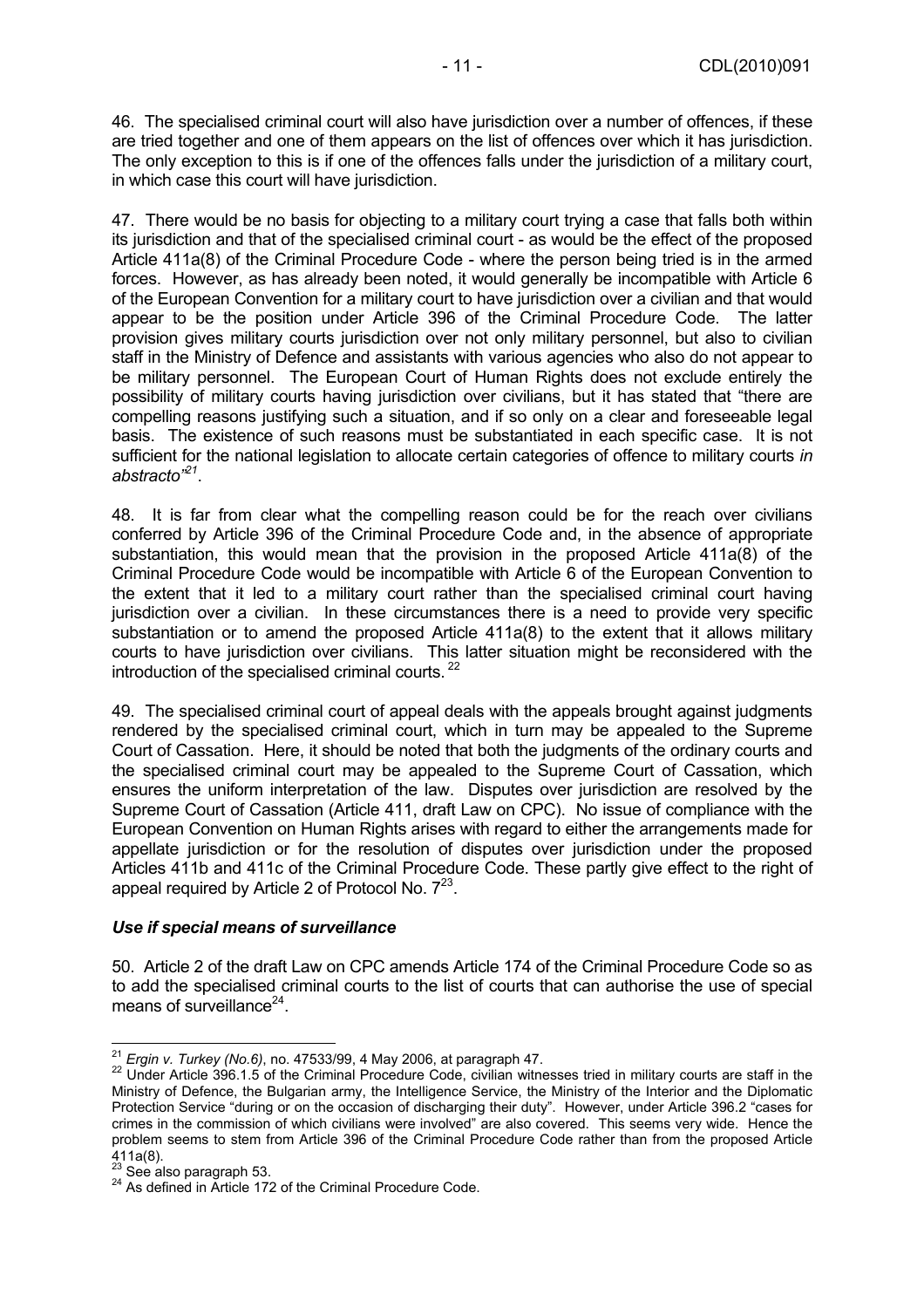51. Judicial authorisation for such means of surveillance - which in most if not all cases could interfere with respect for private life, home or correspondence - is one of the key safeguards required in order to prevent a violation of the right guaranteed by Article 8 of the European Convention on Human Rights<sup>25</sup>. The introduction of a new court to provide this authorisation does not, as such, give rise to any problem of compliance with the requirements of Article 8.

52. However, it is important that new paragraph 3 be subject to new paragraph 4, as the former provision is clearly capable of covering the use of special means of surveillance in respect of the persons listed in the latter provision since the cases falling under the jurisdiction of the specialised criminal court clearly covers such persons. Undoubtedly the aim is to have a higher judicial authority to give authorisation in the case of these persons, but the current formulation of the two provisions would appear to allow the first instance court to give the necessary authorisation. If, under the rules of statutory interpretation in Bulgaria, it is not clear that new paragraph 3 is subject to new paragraph 4, the provision will need to be amended.

#### *Pre-trial phase bodies*

53. Pre-trial investigations that come within the jurisdiction of the special criminal court are dealt with by the specialised prosecutors' offices and the relevant investigation department. Police officers are designated by the Minister of the Interior. No issue of compliance with the European Convention on Human Rights also arises with regard to the designation by the proposed Article 411d of the Criminal Procedure Code of the bodies responsible for prosecuting and investigating offences that fall within the jurisdiction of the specialised criminal court. Provision for these bodies is made in the draft Law on JP and the relevant provisions are matters more of internal organisation and specialisation, with no substantive impact on the rights of a suspected or accused person under Articles 5 and 6 of the European Convention on Human Rights.

54. It seems that the intention behind the proposal is to appoint as judges to the specialised criminal courts or prosecutors to the specialised prosecutors' offices only those judicial officers or prosecutors who are regarded as above suspicion. Since Bulgaria is having difficulties with a high degree of corruption among the existing judges and prosecutors, it seems that the appointment of specialised criminal courts and prosecutors' offices is a proportionate response to the problems of corruption within the Bulgarian governmental and judicial systems.

## *Examination of witnesses*

55. Article 411e, a proposed new provision of the draft Law on CPC, provides that "when there is well-founded information that a risk for the life or health of witness exists his examination before a judge shall take place according to the rules for examining of anonymous witnesses". The existing Article 123 of the Criminal Procedure Code provides that the identity of witnesses may be kept secret. However, Article 124 of this Code provides that a conviction cannot be based solely on the testimony of secret witnesses. Article 141 of the Code provides for the procedure under which secret witnesses' testimony may be obtained. The pre-trial authorities in the court are to interrogate the witness and to undertake all possible measures to keep the witnesses' identity secret. Transcripts of the records that do not bear the witnesses' signature are to be submitted to the accused and to the defence counsel and the parties may put questions to the witness in writing.

56. Although Article 6.3.d of the European Convention on Human Rights provides that everyone charged with a criminal offence should be able to examine or have examined witnesses against him or her, the European Court of Human Rights has accepted that there may be cases in which conferring anonymity on a witness will not lead to a violation of this

 $\overline{a}$ 25 See, e.g. *Kopp v. Switzerland*, no. 23224/94, 25 March 1998.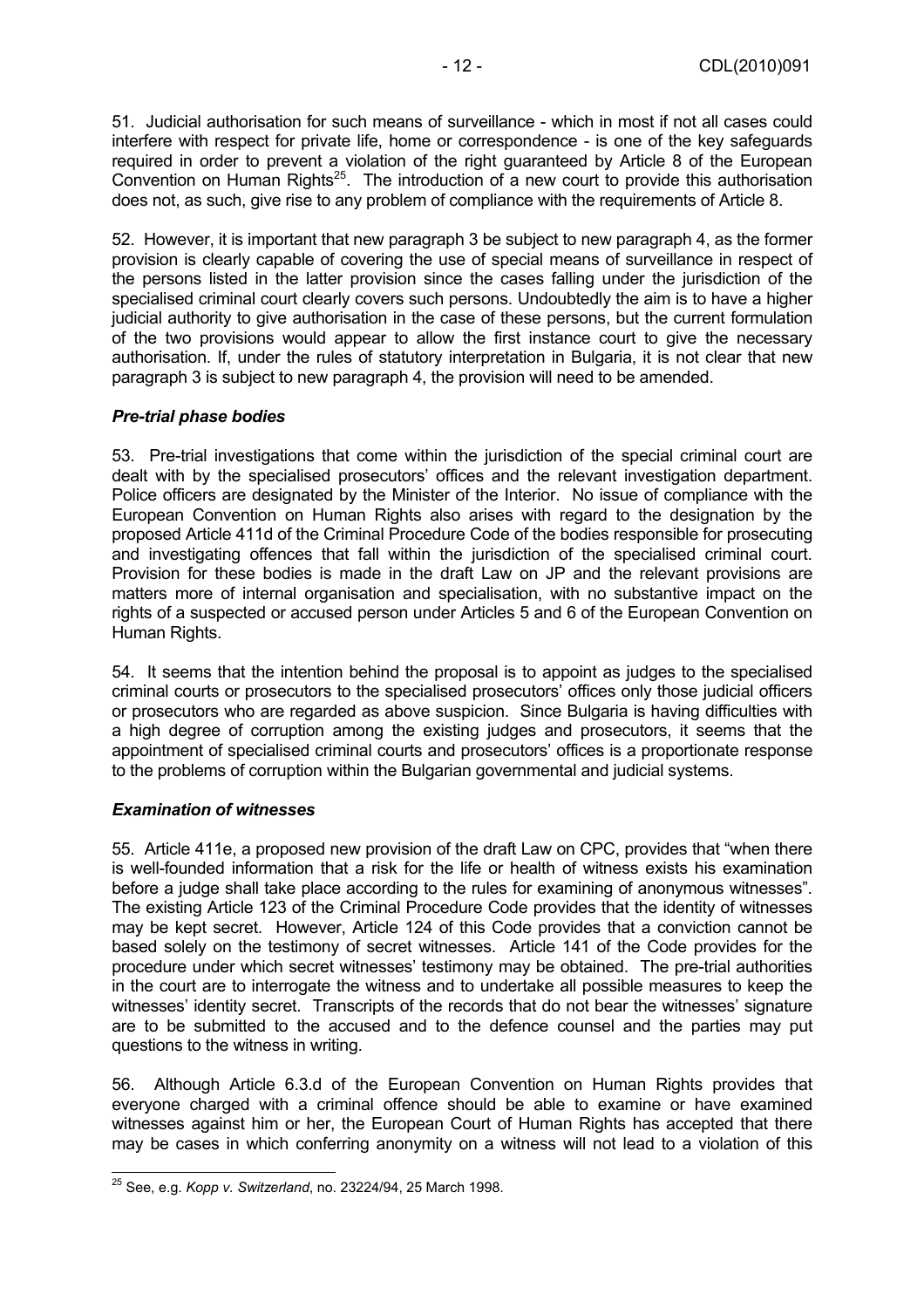provision<sup>26</sup>. However, the need for this anonymity must be demonstrated, with the court concerned carrying out an examination into the seriousness and substantiation of the reasons for it being granted $27$ . This requirement would seem to be met by the specification in the proposed Article 411e of the need for "well-founded information that a risk for the life or health of a witness exists".

57. Nonetheless, the justification for a witness's anonymity does not guarantee that the reliance on his or her testimony will not lead to a violation of Article 6.3.d of the European Convention on Human Rights. There is also a need to demonstrate that there was a counterbalancing procedure that was sufficient to enable the defence to challenge the evidence of the anonymous witness and to cast doubt on its reliability. In addition, a conviction should not be based solely or to a decisive extent on anonymous statements<sup>28</sup>.

58. It may be that in some cases the provision of the defendant and his or her lawyer with a copy of an anonymous witness's testimony and the giving to them of an opportunity to ask the witness questions in writing will be a sufficient counterbalancing procedure to satisfy the European Court of Human Rights<sup>29</sup>, but there will also be cases where seeing the witness is essential to assess his or her demeanour and reliability<sup>30</sup>. Furthermore, the provision in the proposed Article 411e(2) and the existing Article 141 of the Criminal Procedure Code do not indicate what will be the position where a court is faced with basing its verdict to a decisive extent on anonymous statements. There is a need, therefore, to establish the current practice in handling the testimony of anonymous witnesses before concluding that this proposed provision is or is not in compliance with Article 6.3.d of the European Convention on Human Rights.

59. There are several provisions that need to be clarified. For instance, what is meant by providing that a conviction may not be based solely on the testimony of secret witnesses? Does this mean that the other evidence must be sufficient in itself to ground a conviction? If so, then the evidence of the secret witness would be unnecessary. Or, does it simply mean that there must be some other evidence corroborating the testimony of the secret witness? The problem is a delicate one, because the opportunity for questioning a secret witness is necessarily limited. If the identity of the witness is not divulged, then opportunities to pursue a particular line of questioning may be lost. However, it is noted that the establishment of the specialised criminal courts does not in any sense amend the existing rules of procedure in Bulgaria, but merely extends them to cover the new courts.

60. In the case of *Al-Khawaja and Tahery v UK* (Application Nos. 26766/05 and 22228/06) of 20 January 2009, a chamber of the European Court of Human Rights doubted "whether any counterbalancing factors would be sufficient to justify the introduction in evidence of an untested statement which was the sole or decisive basis for the conviction of an applicant." (at paragraph 37). An appeal to the Grand Chamber is pending.

61. An amendment to Article 124 of the Criminal Procedure Code may need to be made to provide that a statement from a secret witness should not be the sole or decisive basis for an indictment or a conviction in order to align the Code with the jurisprudence of the European Court of Human Rights.

<sup>&</sup>lt;sup>26</sup> See, e.g. Doorson v. Netherlands, no. 20524/92, 26 March 1996.

<sup>&</sup>lt;sup>27</sup> Krasniki v. Czech Republic, no. 51277/99, 28 February 2006.<br><sup>28</sup> See Doorson v. Netherlands, no. 20524/92, 26 March 1996 and Van Mechelen v. Netherlands, no. 21363/93, 21364/93, 31427/93 and 22056/93, 23 April 1997.

<sup>&</sup>lt;sup>29</sup> As in *S N v. Sweden*, no. 34209/96, 2 July 2002.<br><sup>30</sup> As in *Van Mechelen v. Netherlands*, no. 21363/93, 21364/93, 31427/93 and 22056/93, 23 April 1997.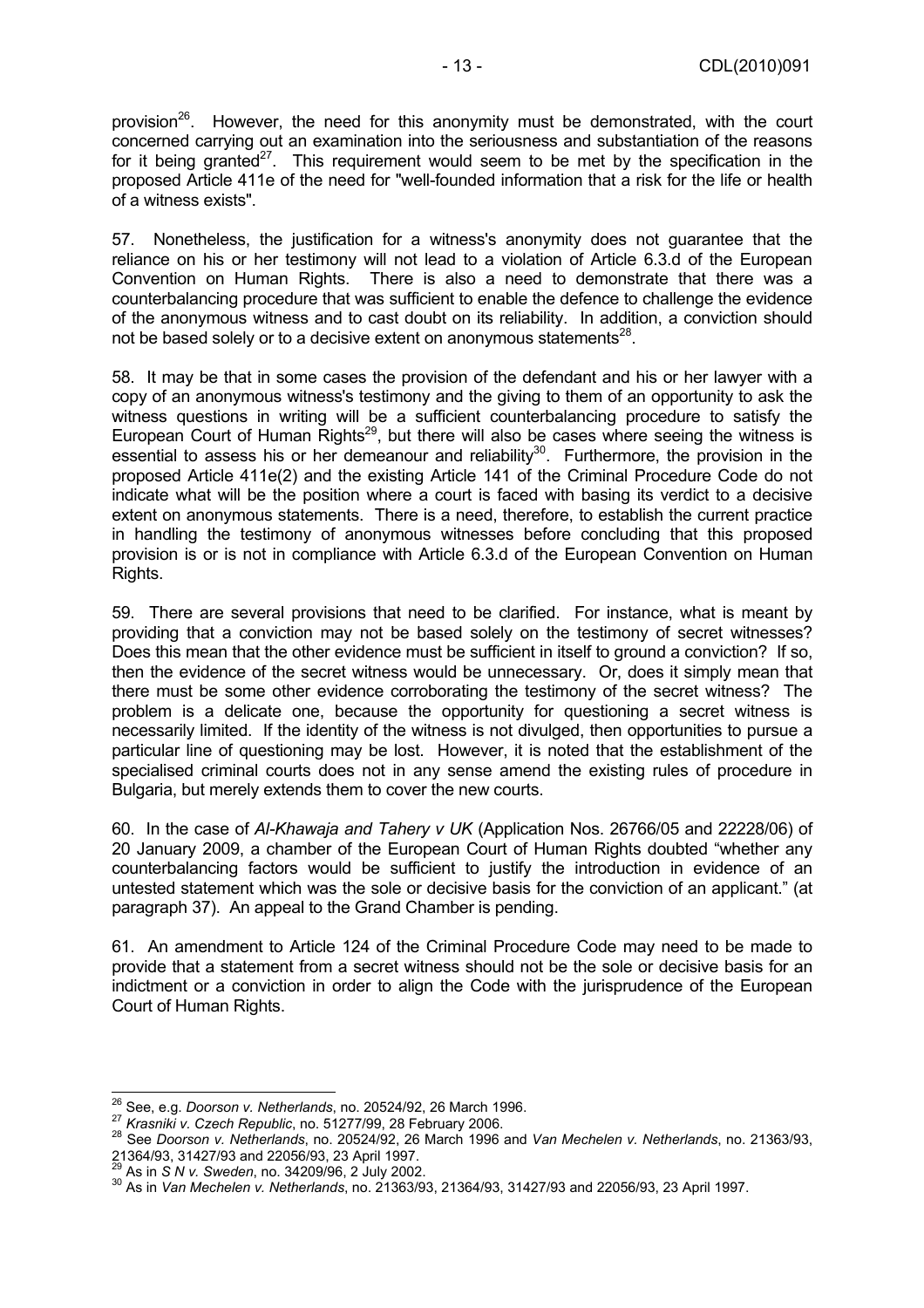## *Disclosure of bank secret and tax and social security information*

62. A proposed new Article 411f in the Criminal Procedure Code will require the banks and the tax and social security authorities to disclose information on the request of the administrative head of the specialised prosecutor's office. This requirement for the purpose of criminal proceedings would be an interference with the right to respect for private life under Article 8 of the European Convention on Human Rights. However, it is one that is capable of being justified and the nature of the offences within the jurisdiction of the specialised criminal court is likely to lead the European Court of Human Rights to regard the creation of such a requirement in the proposed Article 411f as necessary for a legitimate aim. Nonetheless such a conclusion would also require that there be in place effective and adequate safeguards against abuse, particularly as regards disclosure by the specialised prosecutor's office of information received that is not linked to the prosecutor and does not adversely affect persons who are not the object of a prosecution<sup>31</sup>. There is a need, therefore, to clarify whether any such safeguards exist in order to determine whether or not the proposed duty of disclosure is compatible with the requirements of Article 8 of the European Convention on Human Rights.

#### *Prosecutorial powers after closure of an investigation*

63. No issue of compliance with the European Convention on Human Rights arises with regard to the prosecutor's powers after the closure of the investigation in the proposed Article 411g of the Criminal Procedure Code. These powers are the normal ones to be exercised at the conclusion of an investigation into an alleged offence.

#### *Procedural rules*

64. Article 411h introduces stricter rules for trials before the specialised criminal court than the ones that exist for ordinary courts. This includes the obligation for rapporteurs to send the case to public hearing within 15 days, the exclusion of private prosecutors and civil plaintiffs, the serving of summons etc. by special persons belonging to the court, to the Ministry of Interior or the Ministry of Justice, the obligation to appear before the specialised criminal court regardless of other summons to appear before other courts, witnesses or experts who did not appear without a valid excuse are to be brought before the court the next day for trial, the time limit of 15 days for the court to deliver its verdict. It seems that the procedure was drafted to follow a very strict line that leads to a particularly rapid result, leaving no room for diverting tactics.

65. No issue of compliance with the European Convention on Human Rights arises with regard to the arrangements for composing panels and designating a judge-rapporteur in the proposed Article 411h(1) and (2) of the Criminal Procedure Code. The former is part of the guarantee of impartiality and the latter is a normal practical arrangement.

66. Although it is not a constitutional right of civil plaintiffs to be heard during criminal proceedings, and there is no right under the European Convention on Human Rights either to have someone prosecuted<sup>32</sup> or to join a prosecution as a civil party<sup>33</sup>, their exclusion from a hearing (Article 411h(3)) that is public might be questionable and is a departure from the normal arrangement in criminal proceedings. The reasons provided in the explanatory memorandum to this draft Law is to reduce the length of proceedings and that civil plaintiffs will have the possibility of filing a civil claim and that, in any case, it was not sure whether his or her claim would be dealt with by a criminal court judge. These are valid reasons, and the exclusion being proposed is not, in principle, problematic and it is unlikely the different treatment of victims in cases before the specialised criminal courts as compared with those before other criminal

 <sup>31</sup> See, e.g. Z v. *Finland*, no. 22009/93, 25 February 1997 and *M S v. Sweden*, no. 20837/92, 27 August 1997.<br><sup>32</sup> *Perez v. France* [GC], no. 47287/99, 12 February 2004.<br><sup>33</sup> *Ernst and Others v. Belgium*, no. 33400/96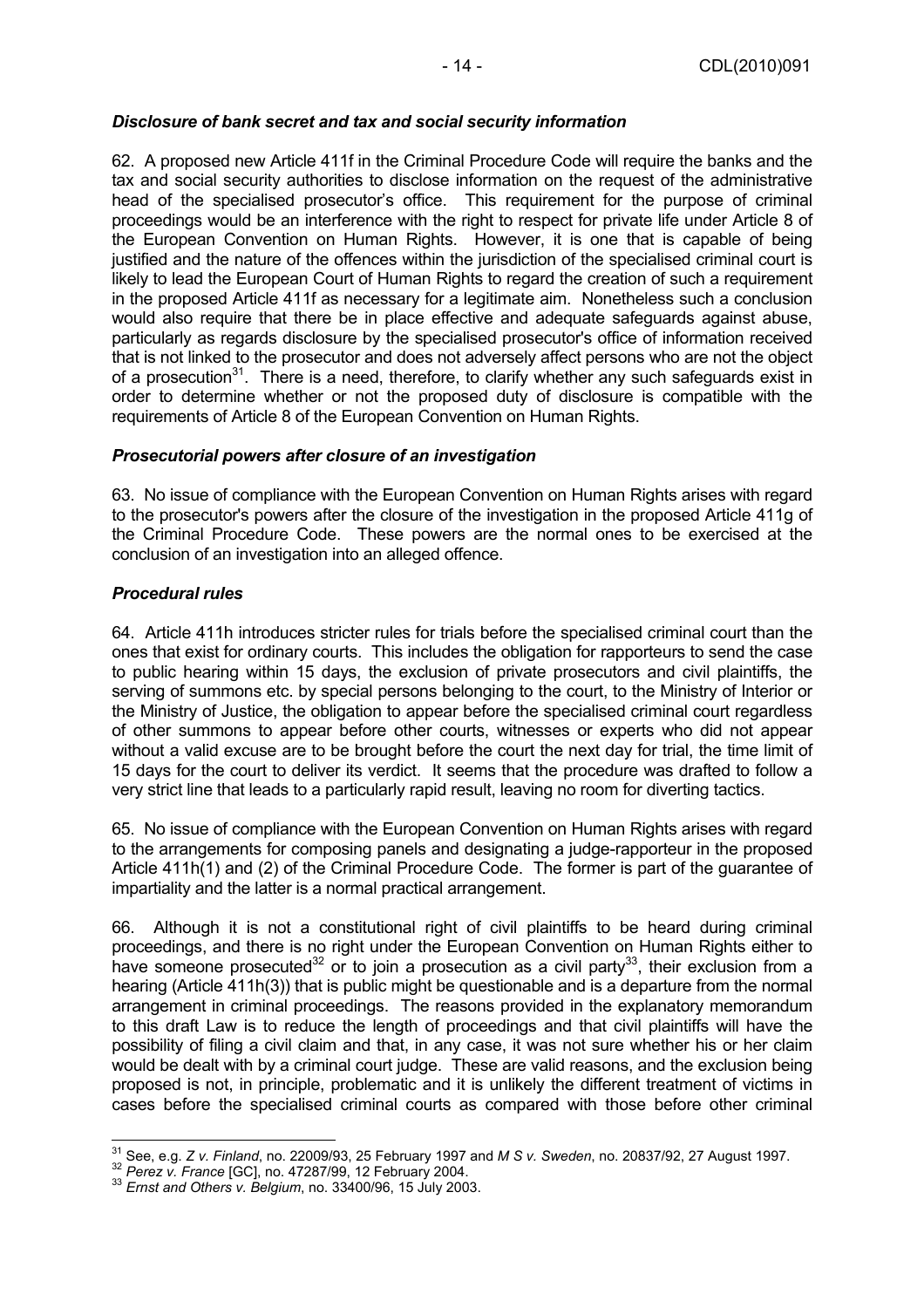courts will be seen as lacking an objective and reasonable justification so as to be in breach of the prohibition of discrimination in Article 14 of the European Convention on Human Rights. A different conclusion on this point might, however, be reached if there was no possibility of victims of the offences within the jurisdiction of the specialised criminal courts still having available to them the possibility of bringing civil proceedings against the alleged offender. The absence of such a possibility would not only support a finding of unjustified discrimination but would have implications for the protection of civil and property rights under Article 6 and Article 1 of Protocol No. 1, as well for the right to an effective remedy under Article 13. The existence of such an alternative remedy should thus be clarified.

67. Furthermore, Article 7 provides for the discontinuance of proceedings in cases that fall within the jurisdiction of the specialised criminal courts and the subsequent transfer of the cases to those courts without the possibility of being a civil party would amount to a determination of the civil rights of any victims who had already joined the proceedings as a civil party<sup>34</sup>. The absence of any alternative means of civil redress would undoubtedly be regarded by the European Court of Human Rights as failing to strike a fair balance between the requirements of the general interest of the community and the need to safeguard the fundamental rights of individuals.

68. No issue of compliance with the European Convention on Human Rights arises with regard to the arrangements for serving summons, messages and papers in the proposed Article 411h(4) of the Criminal Procedure Code. These deal with important practical arrangements for the processing of a case.

69. No issue of compliance with the European Convention on Human Rights ought also to arise with either the priority to be given by participants in proceedings before the specialised criminal courts over other courts or the ability to compel the attendance of witnesses and experts in the proposed Article 411h(5) and (6) of the Criminal Procedure Code. However, while the priority is understandable, given the objective set for the specialised criminal courts, there is a need to clarify that the duty of compliance with it does operate as an effective exoneration from any liability that might arise from not attending proceedings in other courts. The compulsion to attend for witnesses and experts without an excusable reason would be consistent with the deprivation of liberty permitted under Article 5.1.b. of the European Convention on Human Rights "in order to secure the fulfilment of any obligation prescribed by law".

70. No issue of compliance with the European Convention on Human Rights arises with regard to the arrangements for deliberation and delivering a verdict in the proposed Article 411h(7) of the Criminal Procedure Code. These ensure that the accused person has the last word and he or she should thus have the required opportunity to respond to all evidence and submissions of the prosecution. The deadline for the verdict ought also to facilitate compliance with the requirement for a trial within a reasonable time. Nonetheless, the practicability of compliance including the workload of the judges of the specialised criminal court - will need to be kept under review, not only to avoid a failure to observe compliance with the deadline, but also to ensure that attempts to comply with it do not lead to verdicts that fail to give proper consideration to all the submissions of the defence  $35$ .

## *Appeals*

71. The right of appeal to the second instance courts by the prosecutor, the accused or his or her counsel, is set out in the specific rules. No issue of compliance with the European Convention on Human Rights arises with regard to the arrangements made for appeals in the

<sup>&</sup>lt;sup>34</sup> Cordova v. Italy (No. 1), no. 40899/98, 30 January 2003.

<sup>34</sup> *Cordova v. Italy (No. 1)*, no. 40899/98, 30 January 2003. 35 See, e.g. *Gradinar v. Moldova*, no. 7170/02, 8 April 2008.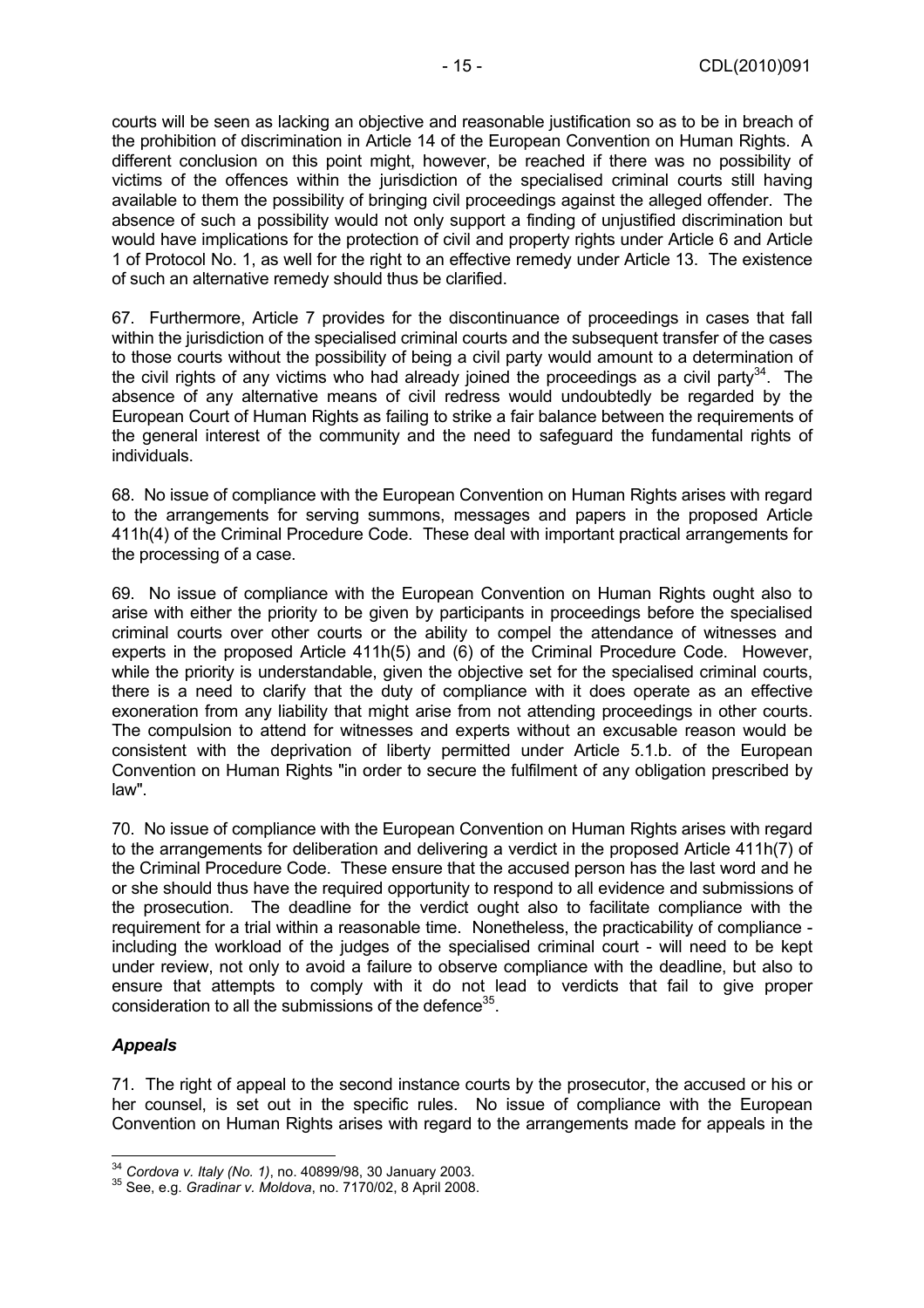proposed Article 411i of the Criminal Procedure Code, which deal with the initiation of appeals, the applicable procedural rules and the deadline for determination. The rest is referred to in the general rules of procedure.

## *General rules*

72. The principle of equality of arms requires that each party must be afforded a reasonable opportunity to present his or her case under conditions that do not place him or her at a substantial disadvantage *vis-à-vis* his or her opponent. Furthermore, in preventing such a disadvantage from arising, the European Court of Human Rights has underlined the importance of procedural rules in protecting a defendant against any abuse of authority, since the defence is the most likely to suffer from omissions and lack of clarity in such rules $36$ . The stipulation in the proposed Article 411j of the Criminal Code that, insofar as there are no special rules in the new Chapter, the general rules are to apply is thus of considerable importance in preventing defendants being placed in a state of uncertainty and thus at a considerable disadvantage *vis-à-vis* the prosecution, leading to a trial which is not fair and in violation of Article 6.1 of the European Convention on Human Rights.

## *Transitional provisions*

73. The transitional provisions foresee technical changes with respect to a number of special laws, which are needed due to the changes made to the Criminal Procedure Code. Apart from the issue already raised regarding civil parties<sup>37</sup>, no issue of compliance with the European Convention on Human Rights arises with regard to the provisions in Articles 4-8 of the draft Law. However, only Article 7 - which deals with the handling of proceedings under way when the draft Law enters into force - really merits the description 'Transitional Provisions'. Articles 4- 6 actually deal with consequential amendments required by the adoption of the provisions in the draft Law on CPC and Article 8 concerns this draft Law's entry into force. A more accurate description of these provisions would benefit those who have to implement this draft Law in the event of it being adopted.

## **V. Conclusion**

74. It seems clear, from the explanatory memoranda to the draft Law on JP and the draft Law on CPC, that there is a major problem at present with corruption and organised crime in Bulgaria.

75. The setting up of specialised courts seems a good solution to deal with the most serious crimes involving organised crime and corruption in public office, which would be staffed by persons appointed by the Supreme Judicial Council using the normal procedure for the appointment of judges, which presumably will exercise such care as it possibly can to avoid appointing any corrupt persons to these positions.

76. In particular, it is to be welcomed that:

- the Bulgarian authorities have not followed the solution proposed in some other jurisdictions of removing existing members of the judiciary from their post and requiring them to apply again if they wish to be judges;
- the specialised criminal courts are to operate under the normal substantive law and procedural law (including the law of evidence), which applies in Bulgaria;

<sup>36</sup> *Coëme and Others v. Belgium*, nos. 32492/96, 32547/96, 32548/96, 33209/96 and 33210/96. 22 June 2000, at paragraphs 102-103.

See paragraphs 66-67.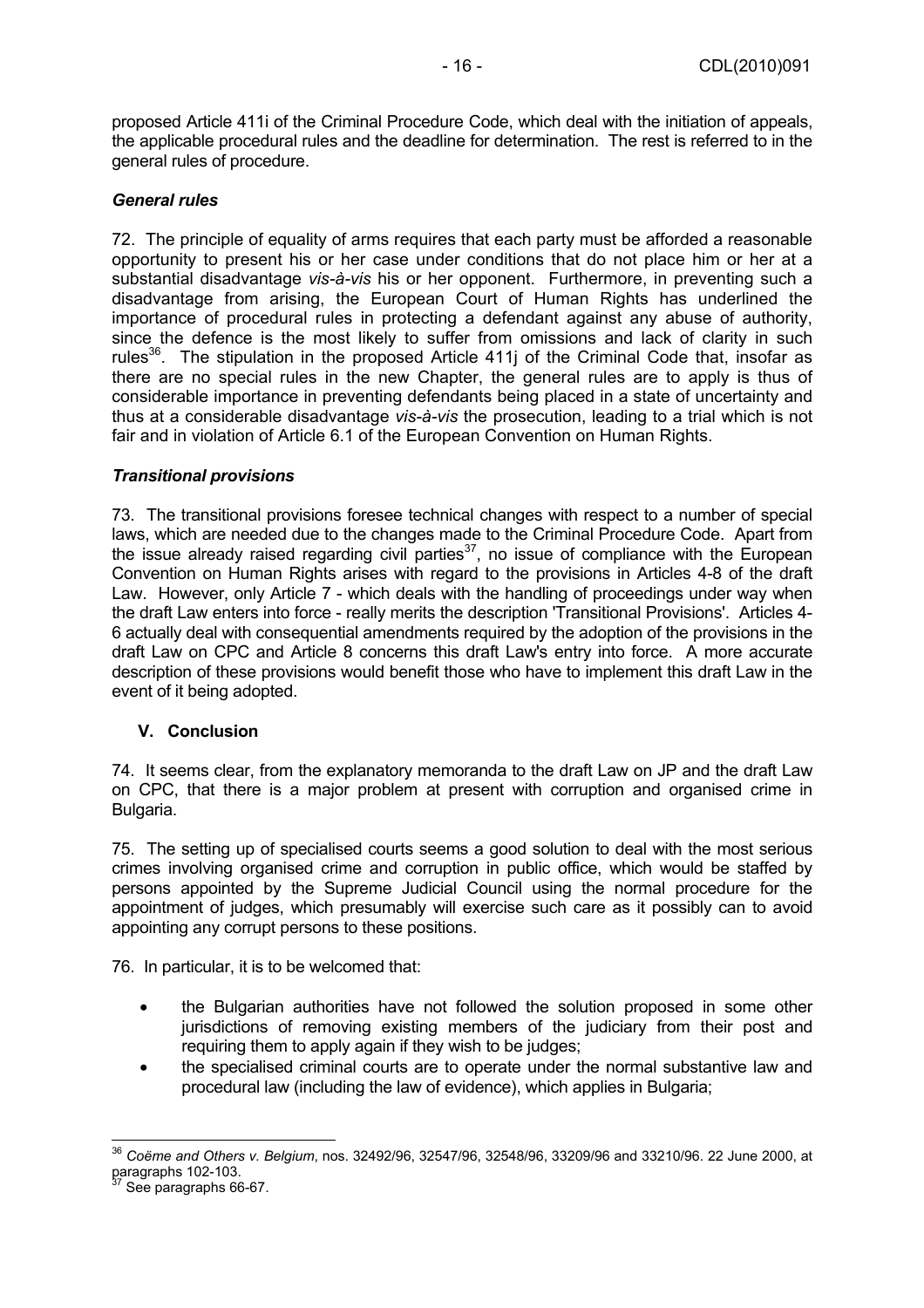- the choice of the draft Law on CPC to give jurisdiction to the special criminal court in function of the type of crime and of the type of person who commits the crime and the territoriality (the types of crime concern those for which judges need a sound experience as well as a solid character);
- experience is guaranteed by the requirement of long professional practice and the fact that a person's character is also taken into consideration in the nomination procedure;
- the specific rules to ensure that proceedings are speeded up are set out in the draft Law on CPC and are another requirement towards the fulfilment of high quality justice rendered within a reasonable period of time.

77. The following modifications are required to bring the relevant provisions into line with European standards:

- the provision of very specific substantiation for a military court to have jurisdiction over civilians or the amendment of the proposed Article 411a(8) to remove this possibility;
- the inclusion of an express statement that the new Article 174.3 of the Criminal Procedure Code is subject to new Article 174.4;
- the adoption of more appropriate headings for Articles 4-6 and 8 of the draft Law on CPC.

78. The following points need clarification on issues as to the compliance of the relevant provisions with European standards:

- whether or not the general requirements for judicial appointments in Article 162.3-5 of the Law on Judicial Power are also applicable to those appointed as judges in the specialised criminal courts;
- whether or not the jurisdiction over the offences in the proposed Article 411a(1) applies to all persons suspected of committing them and thus includes the categories of persons listed in the proposed Article 411a(2);
- whether any safeguards against abuse exist with regard to the duty of disclosure in the proposed Article 411f;
- whether there is any possibility of victims of the offences within the jurisdiction of the specialised criminal courts having available to them the possibility of bringing civil proceedings against the alleged offender;
- whether the duty of compliance with the priority accorded to proceedings in the specialised criminal court operates as an effective exoneration from any liability that might arise from not attending proceedings in other courts;
- whether or not the current practice in handling the testimony of anonymous witnesses allows a verdict to be based solely or to a decisive extent on such testimony.

79. The following steps would be desirable to preclude any non-compliance with European standards in practice:

- double-checks for possible prior involvement by judges in cases where they acted as prosecutors or investigators;
- ensuring that no panel in the appellate specialised criminal court is formed just of persons who were previously investigators or prosecutors;
- ensuring any defendants tried in a court other than the specialised criminal court had a genuine opportunity to present to the latter court any defendants tried in a court other than the specialised criminal court had a genuine opportunity to present all relevant material on their behalf and to